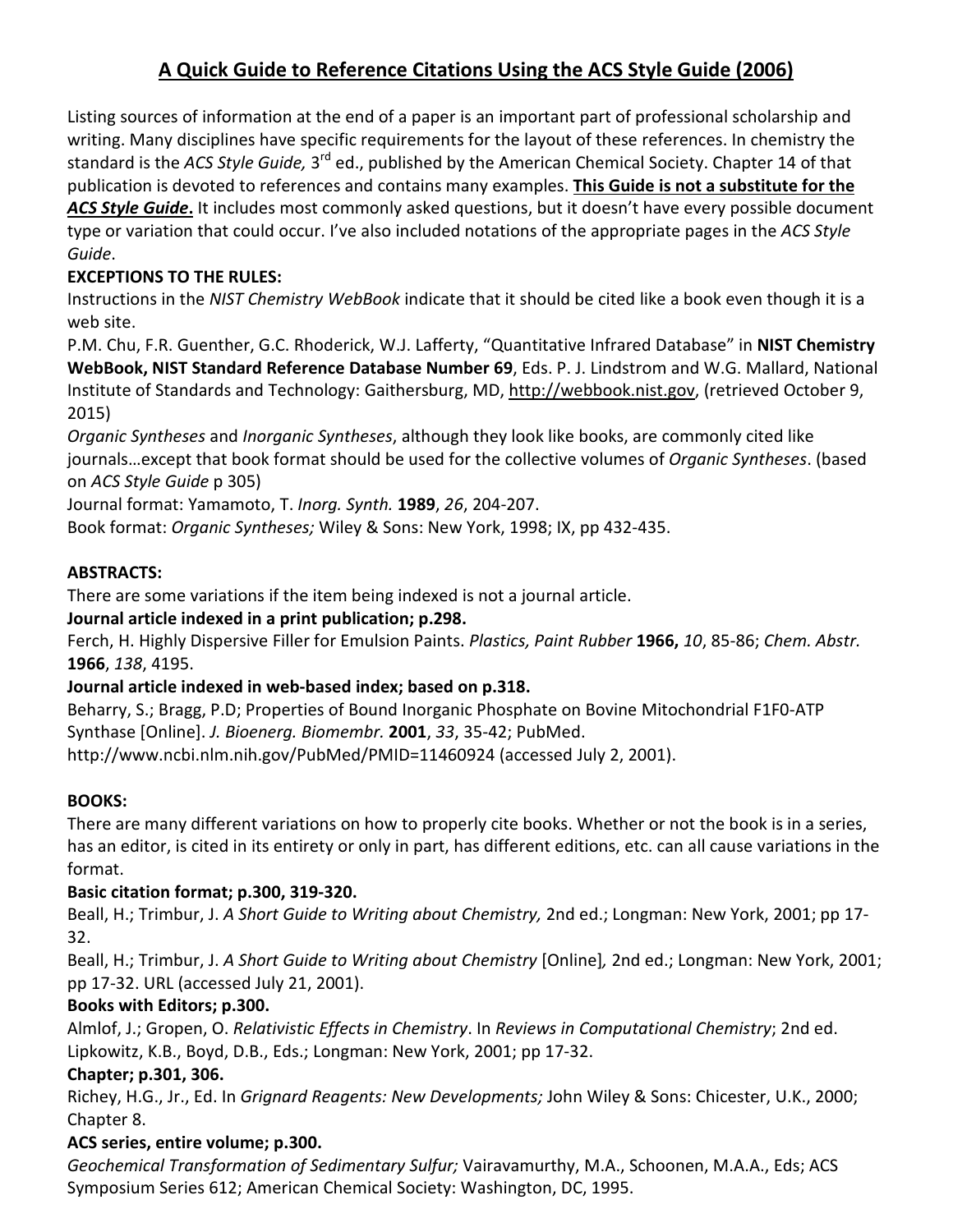## ACS series, chapter in book; p.300, 306.

Cornwell, J.C.; Sampou, P.A. In Geochemical Transformation of Sedimentary Sulfur; Vairavamurthy, M.A., Schoonen, M.A.A., Eds.; ACS Symposium Series 612; American Chemical Society: Washington, DC, 1995, pp 224-242.

## Non-ACS series, one author for whole volume, no editor; p.306.

Taber, D.F. Intramolecular Diels-Alder and Alder Ene Reactions; Reactivity and Structure Concepts in Organic Chemistry, Vol. 18; Springer-Verlag: Berlin, 1984.

## Non-ACS series, edited with separately authored chapters; p.306.

Martin, C.R.; Mitchell, D.T. In *Electroanalytical Chemistry: A Series of Advances*, Vol. 21, Bard, A.J., Rubinstein, I., Eds.; Marcel Dekker: New York, 1999; pp 1-74.

## DATA SETS: based on p 314.

The Sadtler Standard Spectra: 300 MHz Proton NMR Standards; Bio-Rad, Sadlter Division: Philadelphia, PA, 1994; no. 7640 (1-Chloropentane).

## DISSERTATIONS AND THESES: p 309-310.

King, K.J. Development of a Pressurized System for Oxidation Studies of Volatile Fluids. M.S. Thesis, Pennsylvania State University, State College, PA, March 1983.

## ENCYCLOPEDIAS: p 320

Diagnostic Reagents. Ullmann's Encyclopedia of Industrial Chemistry, 5th ed; VCH: Weinheim, Germany, 1985; Vol. A8, pp 455-491.

Diagnostic Reagents. *Ullmann's Encyclopedia of Industrial Chemistry* [Online], VCH, posted March 14, 2003. URL (accessed Nov 7, 2014)

## HANDBOOKS:

## Electronic; based on p 320.

CRC Handbook of Chemistry and Physics [Online], 81st ed. Lide, D.R., Ed.; 2000; Chapter 4, p 73. URL (accessed July 21, 2015)

## Print; based on p 305-306.

CRC Handbook of Chemistry and Physics, 81st ed. Lide, D.R., Ed.; 2000; Chapter 4, p 73. The Merck Index: An Encyclopedia of Chemicals, Drugs, and Biologicals, 12th ed. Budavari, S.; O'Neal, M.J.; Smith, A.; Heckelman, P.E.; Kinneary, J.F., Eds.; Merck & Co.: Whitehouse Station, NJ, 1996; entry 4857.

## JOURNALS:

Although the ACS Style Guide indicates that the article title provides valuable information (p 291), in practice the article title is often omitted from journal citations.

## Articles from print versions: pp 291-299.

Labaree, D.C.; Reynolds, T.Y.; Hochberg, R.B. Estradiol-16a-carboxylic Acid Esters as Locally Active Estrogens. J. Med. Chem. 2001, 44, 1802-1814.

## Articles from electronic editions: p 318.

Rando, R.R. The Biochemistry of the Visual Cycle. Chem. Rev. [Online] 2001, 101, 881-896. URL (accessed July 21, 2015)

## MATERIAL SAFETY DATA SHEETS; p315.

Also includes other related publications, such as the International Chemical Safety Cards; based on p 315; see also entries under Web Sites.

Hard copy: Ethylene Glycol; MSDS No. E5125; Mallenckrodt Baker: Phillipsburg, NJ, Feb 25, 1999